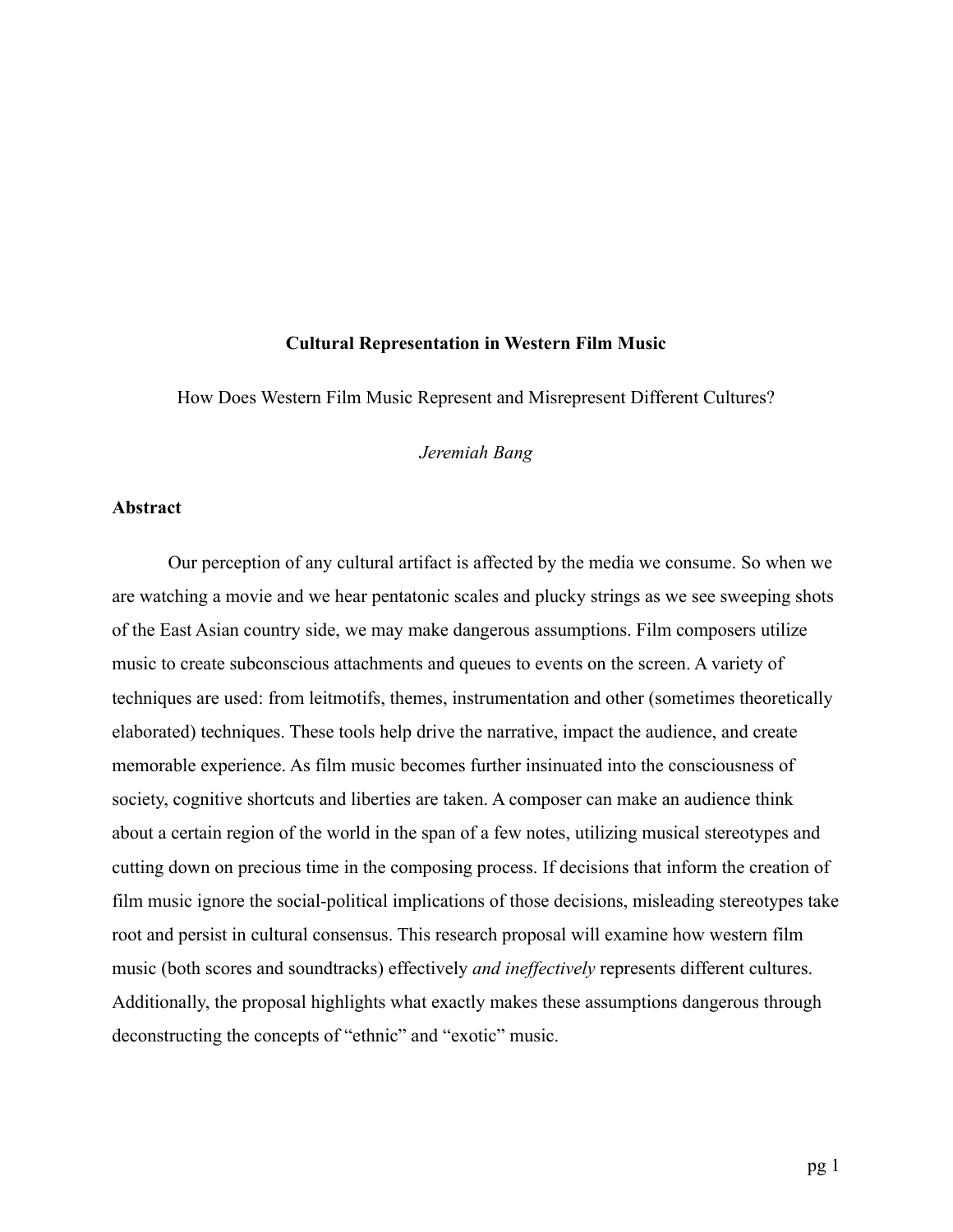# **Proposal**

I have studied classical and popular music for the better part of 13+ years. Growing up in a Korean-American household, where many of my siblings also studied music, has made the field of study all but unfamiliar. But the first time I was in a music class and heard the oriental riff, "The Asian Song" and was met with points and laughs, with friends all saying "Haha, did you get it?" I was uncomfortable. In the years that followed, and without fail, the same thing was bound to happen eventually in every single music class, band room, or jam session. Even in higher music education I'm still told that "this pentatonic scale creates an exotic sound." I can't even recall the first time I was told that black keys on the piano make Asian music. Or that the harmonic minor scale was the sound of the Middle East and Egypt. Somehow these ideas were planted in my mind, along with countless other music students.

On December 28th, 1895, the Lumiere brothers presented a series of shorts at the Grand Cafe in Paris. This was supposedly the first time a pianist provided live accompaniment for a  $film<sup>1</sup>$  In the 1930's, synchronous recorded audio was introduced, opening a whole new world of musical possibility with the first film composers and orchestral recordings. Prior to film, live theater utilized music to represent characters, emotions, and narrative. Film continued that train of thought and expanded on the versatility of music. Through the latter half of the 20th century and now two decades into the 21st, film music has developed into its own artform.

Film music is commonly understated in its abilities and narrative influence. Composers put endless thought into themes and motifs that come and go as the audience watches characters on the screen. The evolution and integration of these musical ideas as the narrative progresses, creates a subconscious emotional reaction that many movie goers would label simply as "good music." The same music is used to give life to environments, both fictional and non-fictional. Themes are created to represent certain places and peoples. It is at this point that the dangers of film music and its use in representation come into play. What themes and instruments represent a Korean dynasty in the 1300's? What themes and instruments represent Bulgaria in the 1600's?

<sup>1</sup> Royal S. Brown, *Overtones and Undertones: Reading Film Music* (Berkeley, CA: Univ. of California Press, 2009)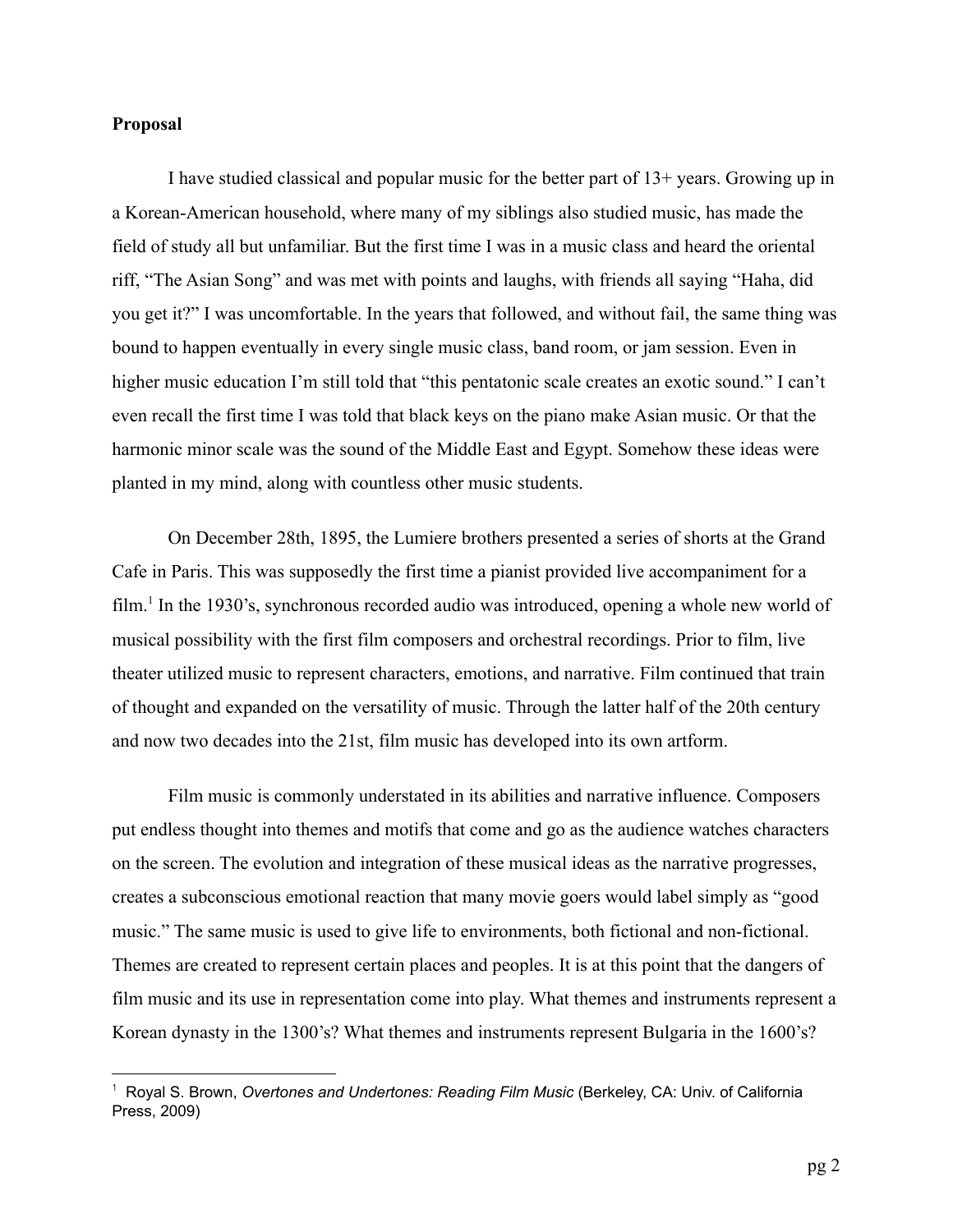Composers in western film media constantly ask these questions and make these choices, but usually in the context of what is easier for a western audience to understand. This has the effect of "westernizing" many aspects of music from other parts of the world. What, then, are some of the ways in which western film music represents and misrepresents different cultures?

Modern western music is fundamentally based around a twelve equi-interval series of notes labeled by corresponding letter names. These notes are used to create melodies and harmonic progressions that reference (in some cases by rejection) the same theoretical system. This system is what most western ears are accustomed to. When we deviate from that standard, we often feel a sense of what many would label as "exotic." The distinguished ethnomusicologist and exponent of Arabic classical music A.J. Racy writes, "The snake-charmer theme, meanwhile, accords with a Western predilection for the exotic. Its connotations of alienness and familiarity resonate with exoticism's focus on the other and the self, or more accurately, on envisioning the other in terms of the self".<sup>2</sup> The snake-charmer theme is a musical motif commonly used to represent areas of the Middle-East and South Asia.

#### *Figure 1. The Snake Charmer theme*



Although the theme itself is written in the relatively common natural minor, the structure of the melody and harmony evokes a sense of "different". In the third measure of Figure 1, the melody leaps in a motion uncharacteristic of most traditional western music. The underlying implied harmony also deviates from the western standard. Rather than developing around a progression utilizing the "common-practice" logic of tonal harmony, the melody mainly remains with the same chord beneath; the minor one. This is more similar to drones and non-triadic

 $2$  A.J. Racy, "Domesticating Otherness: The Snakecharmer in American Popular Culture," *Ethnomusicology* 60, no. 2 (2016): p. 197, https://doi.org/10.5406/ethnomusicology.60.2.0197.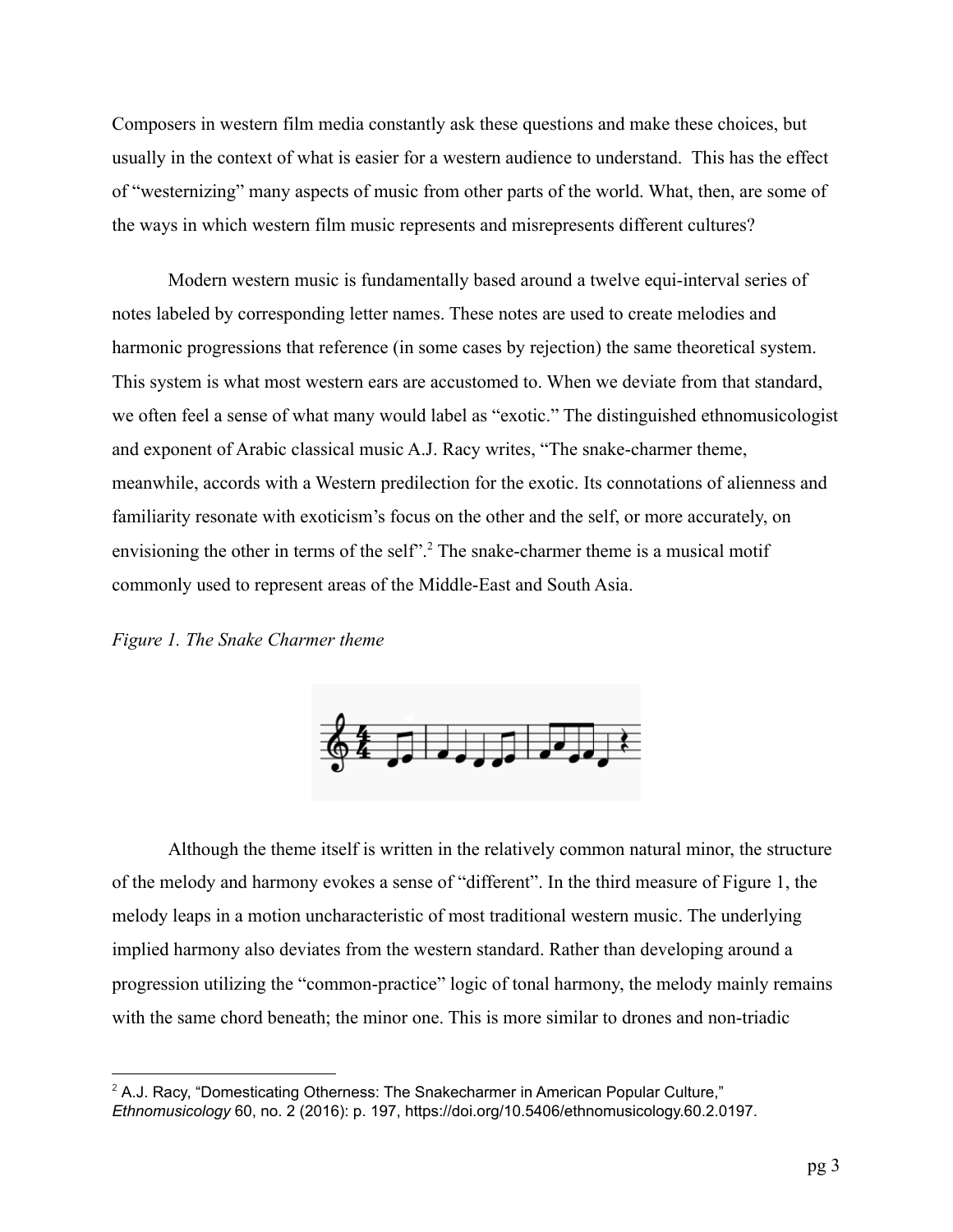harmonies used in many traditional sounds outside of the western sphere. When a composer can utilize such a simple motif to separate the other from the self - to create a sense of the exotic - the door to misrepresentation and shortcuts opens. The composing process falls into "codified scoring practices based on the economic variation of recognizable themes according to dramatic context."<sup>3</sup> By using what stereotypically can be understood as other and or representative of a certain location/culture, composers had the opportunity to communicate more easily to a western audience. These themes and musical motifs - when given semantic value to represent a person, place, or thing – become a kind of musical shorthand known as "leitmotifs"

Richard Wagner was a 19th century German composer popular for his operatic work. In his compositions, Wagner used leitmotifs to represent different characters and ideas within the opera narrative. Although Wagner pioneered an extensive and systematized use of this technique, "the semiotics of Wagner's leitmotivic process is not really new; it relies – as did earlier associative music – upon a tendency already important to musical literacy: topical association (e.g., scoring for trumpets to signify honor, strength, integrity, or battle)". Many composers <sup>4</sup> previously used different instrumentations and musical techniques to establish a connection to different non-musical ideas. And this process was continuously used in theater and eventually film.

*Figure 2. The Oriental Riff*



The oriental riff (shown above) has long been associated with East Asia or the more common blanket label, China. The theme itself has no clear exact creation, however ideas similar to it have been seen in all matters of theatrical media. This theme was constructed using the

<sup>3</sup> Mervyn Cooke, *A History of Film Music* (Cambridge University Press, 2017).

<sup>4</sup> Matthew Bribitzer-Stull, *Understanding the Leitmotif: From Wagner to Hollywood Film Music* (Cambridge: Cambridge University Press, 2017).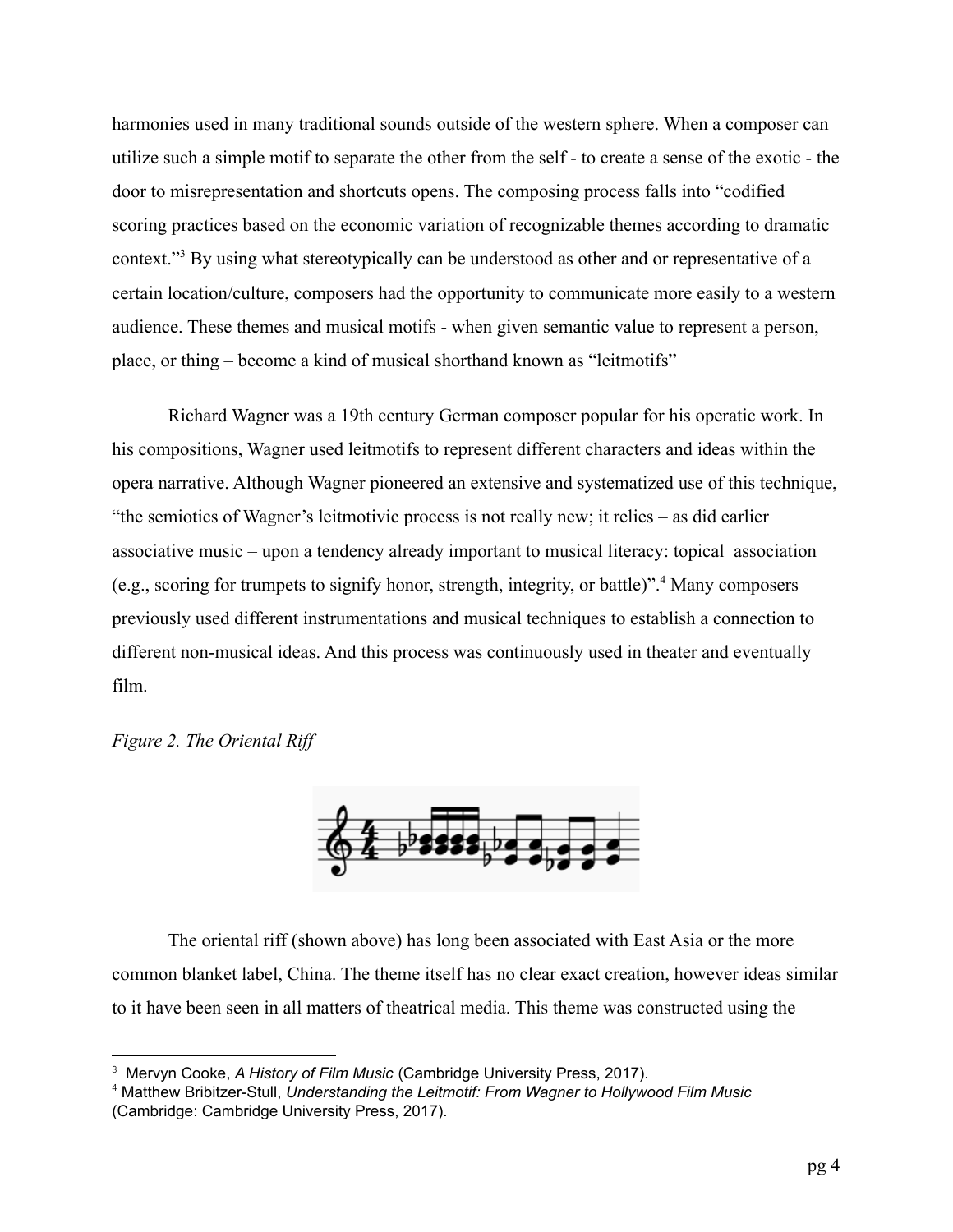pentatonic scale, a scale commonly associated with East-Asia. This association was exploited to abbreviate the need for musical context. The by-now conditioned western audience listens and instantly understands the cognitive connection to the other. Composers used this theme to indiscriminately represent and separate "China" from the western norm. Now, after being a tool within the public ear for nearly a century, the connection persists, devoid of its original imperialistic and orientalist motives.

Examples of these subconscious connections and thematic shortcuts can be seen in more modern filmic applications. Disney's animated film *Mulan* from 1998 showcases a fictional narrative from China during the Han Dynasty. The musical choices however, were both misrepresented and westernized to appeal to the primary audience. Composer Earle Hagen quoted the composer of the score, Jerry Goldsmith as saying, "One-time dramatic scoring serves composers as a common tactic for signaling or reinforcing 'exotic' geographic locations: If we see a picture shot in China, we immediately have the fourths and gongs going".<sup>5</sup> Goldsmith is essentially laying out the effectiveness of orientalism within the film music environment. These ideas, however, extend beyond just that of the score.

The film begins with the opening number "Honor to Us All". The number serves as an introduction to the character of Mulan, her surroundings, and the expectations being held to her, built around a recurring melody.

*Figure 3. Honor to Us All Theme<sup>6</sup>*

<sup>5</sup> Robin, "The Sound of Stereotypes: The Impact of Film Scores on Stereotypes and Bias," The City Voice, February 20, 2021,

https://thecityvoice.org/2021/02/18/the-sound-of-stereotypes-the-impact-of-film-scores-on-stereotypes-an d-bias/.

<sup>6</sup> *Mulan* (Walt Disney Pictures, 1998).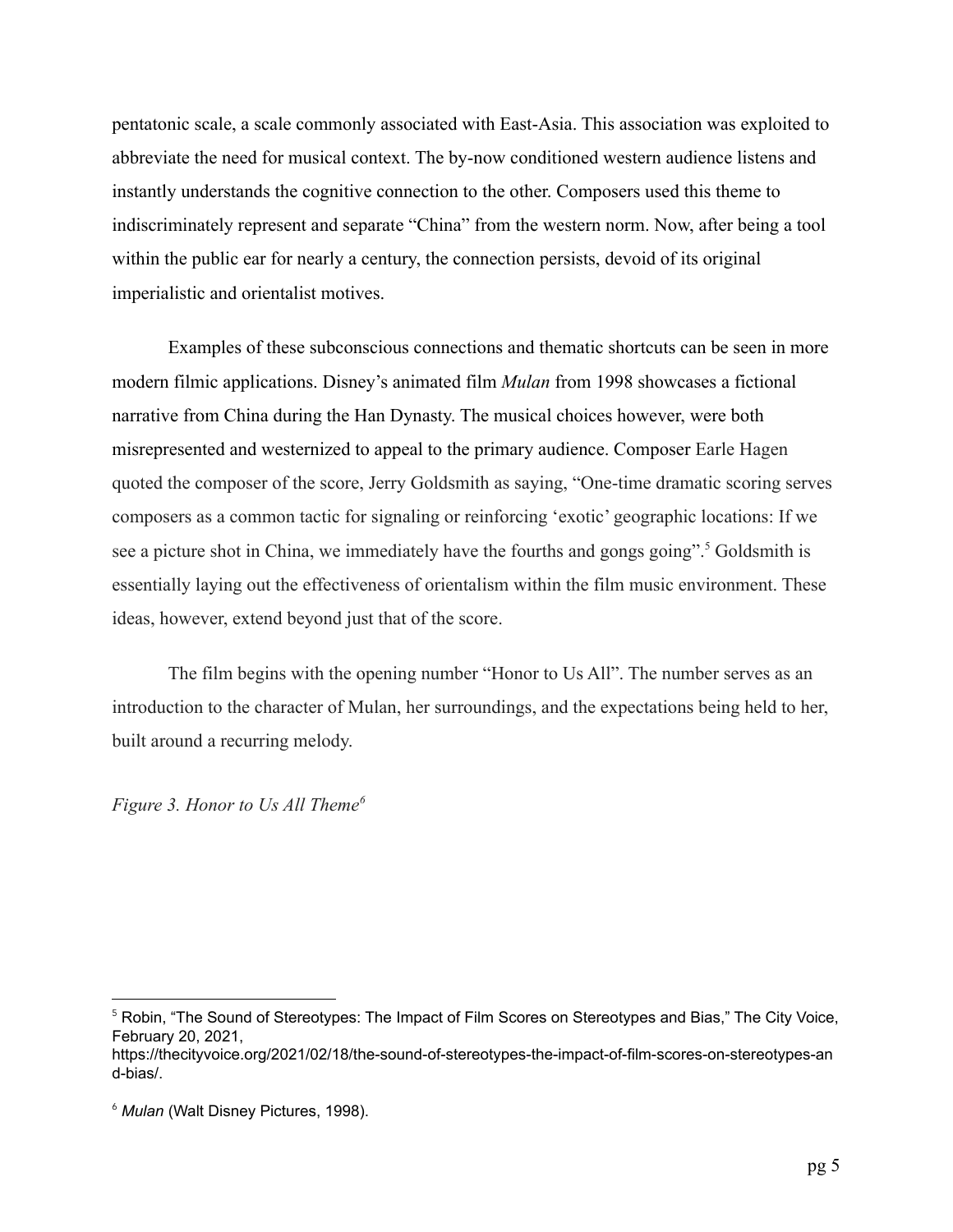

This melody employs the technique that Goldsmith outlined - the characteristic fourths as well as other westernized adaptations of Chinese music. It is interesting to compare this with the more traditional music found in Peking or Beijing Opera. The musical structure and sound is vastly different from what is seen in *Mulan*. The notation itself uses some aspects of western theory but looks completely unrecognizable by someone trained predominately in western music.

# *Figure 4. Scanned Excerpt from Qin Xianglian<sup>7</sup>*

| $^{2}/_{4}$ 快板 $J = 152$ |                |                                                                                 |  |         |  |  |
|--------------------------|----------------|---------------------------------------------------------------------------------|--|---------|--|--|
|                          |                |                                                                                 |  |         |  |  |
|                          | $\mathbb{R}$ . | 强 人 你 太 狠 心,                                                                    |  |         |  |  |
|                          |                | $3\quad 232 \quad 03 \quad 5 \quad 31 \quad 2 \quad 1 \quad 0 \quad 1 \quad 32$ |  |         |  |  |
|                          |                | 圖富貴忘 双                                                                          |  | 親! 我 母子 |  |  |

The adaptation and essentially exploitation of the "sound" of East-Asia and in this case China specifically leaves the door open for dangerous implications of Imperialism and Orientalism. In this instance, the music of the area meant to be represented is being conformed to a western idea of normativity and is used as a spice or flavoring to add on top of a westernized story, rather than proper representation.

Disney's *Frozen*<sup>8</sup> and *Frozen* 2<sup>9</sup> both use Yoik, a traditional form of music from the Sami peoples of Sapmi in Northern Europe to create a "different" sound in their soundtracks. Through the production of the first movie, Disney made no effort to properly represent and or contact the Sami people about the proper use of their music. During the production of *Frozen 2*, Disney worked with the Sami government to help alleviate the issues of the first film. However, the

<sup>7</sup> He Fei, *Qin Xianglian* 秦香蓮 *Ping Ju* (Beijing, 1955).

<sup>8</sup> *Frozen* (Walt Disney Pictures, 2013).

<sup>9</sup> *Frozen 2* (Walt Disney Pictures, 2019).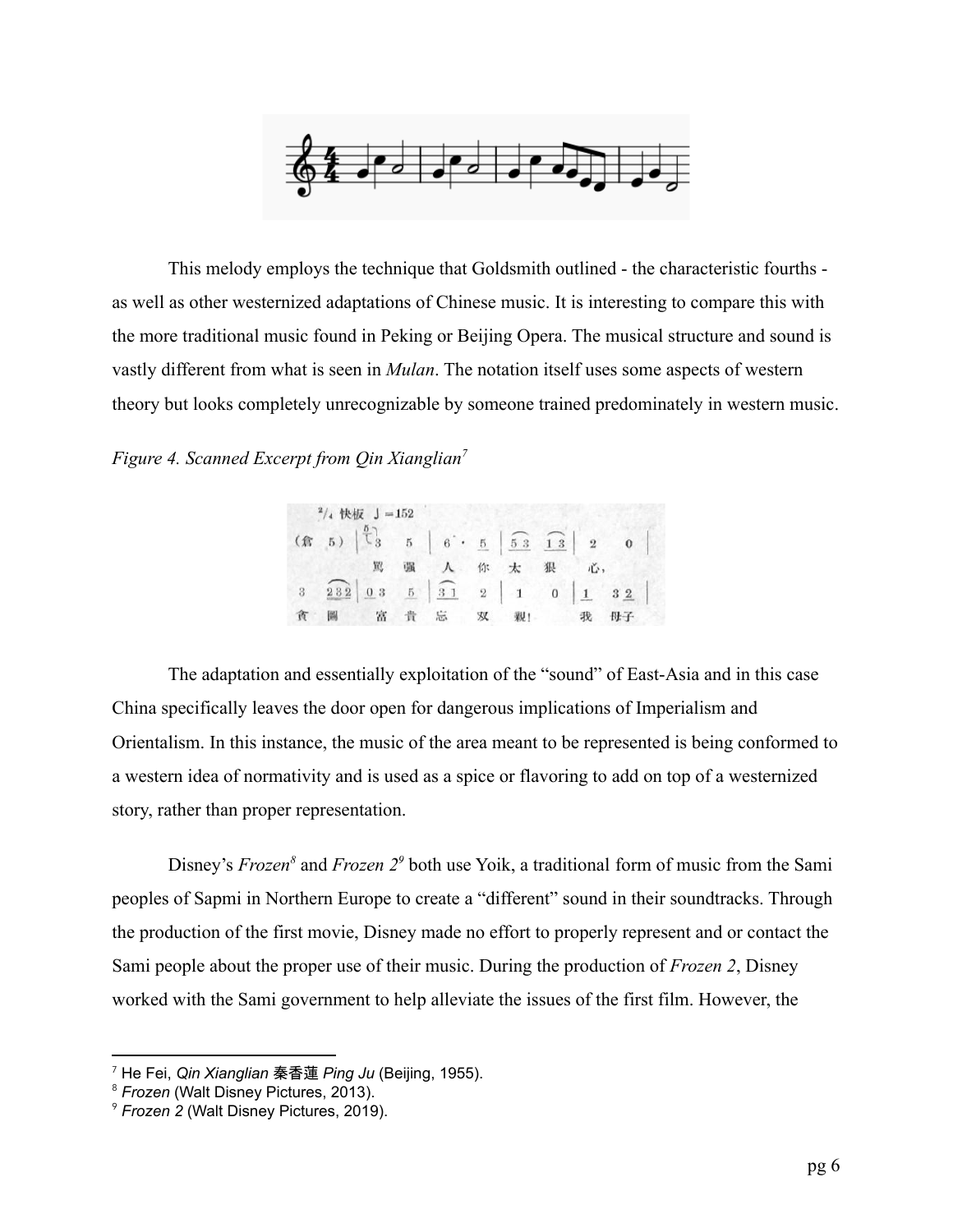production still remained somewhat controlling as to how the sounds were used in the narrative. Yoik music was, much like the Chinese themes in Mulan, used to evoke stereotypical responses rather than represent a distinct music culture.

James Cameron's *Avatar*<sup>10</sup>, introduces an interesting discussion on this topic of musical representation. Vast amounts of time and money were put into developing both a language and fully realized alien culture for the Na'vi people in this fictional universe. Ethnomusicologist Dr. Wanda Bryant was brought in to help develop the musical language. Using a mix of many different sounds from around the world, the Na'vi music was created to be unfamiliar and alien, much like the narrative aliens themselves. By combining aspects of many different cultural sounds, the end product was meant to be unrecognizable as from any singular region on Earth. However, when director James Cameron was introduced to the non-western musical ideas, he feared that they would resemble certain cultures too much. He instead shut them down in favor of more familiar western tropes. The musical ideas were morphed back to traditional western orchestration and composition, with the developed culture being used again as a spice or flavoring to make it somewhat exotic. In an instance where the film was actively trying to avoid sounding like any particular culture, the constant presence of these musical connections persists.

Several aspects of the music were also considered too foreign and somewhat distracting. In her essay on the project, Dr. Bryant writes that "initial responses to the track indicated that the unusual fluctuating microtonality sounded 'wrong' and 'out of tune'."<sup>11</sup> The production went as far as to rewrite lyrics with fictional cultural significance to be gibberish that merely sounded better with the music. In this particular instance, the line between creative liberty and proper representation (albeit fictional) becomes blurry. Where does the development of the story take precedent over the work being done in the ethnomusicological perspective?

However, there are some ways these ideas can be avoided altogether. In film, there lies a difference between the soundtrack and the score. While a score consists of traditionally

<sup>10</sup> *Avatar* (Twentieth Century Fox, 2009).

<sup>&</sup>lt;sup>11</sup> Wanda Bryant, "Creating the Music of the Na'Vi in James Cameron's Avatar: An Ethnomusicologist's Role," *Ethnomusicology Review* 17 (2012).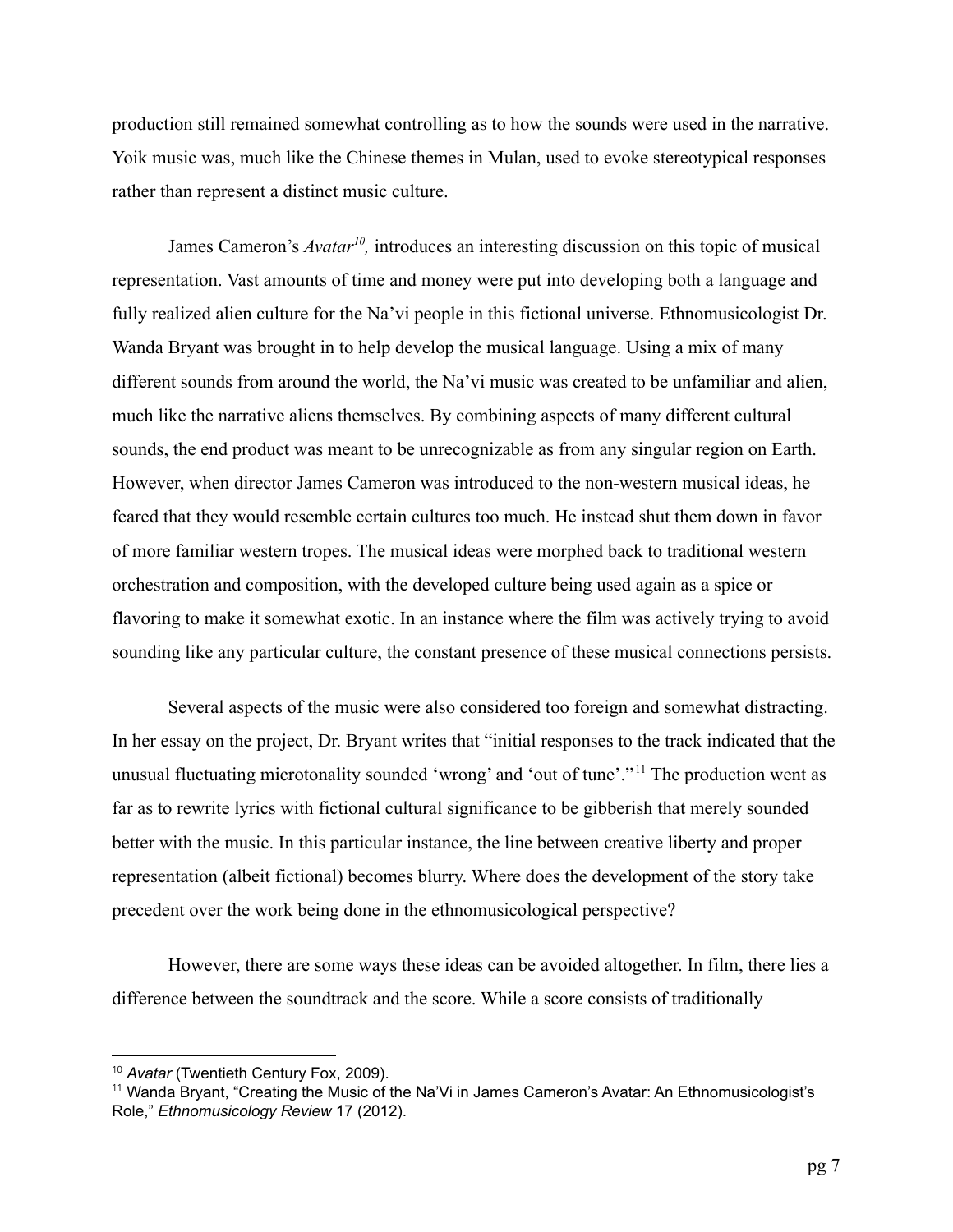orchestral pieces underlying scenes and moments, a soundtrack consists of songs written with lyrics. These can be either original or licensed music from different artists. In the recent Marvel Studios movie, *Shang Chi and The Legend of The Ten Rings<sup>12</sup>*, the soundtrack is highlighted more than the score itself. And while the score has hints of instrumentation and motifs used to convey the East Asian/American background, the soundtrack has a more modern structure. The soundtrack creators, however, consist of many Asian American/Asian artists. The songs themselves were written by the people who they're meant to represent. This film uses the soundtrack in a way to represent beyond just the use of melodies, harmonies, instrumentation etc. The representation comes from the voice of the people themselves, being given a platform to showcase their own cultural significance.

These examples are just a few of many instances of ethnomusicology and representation within the western film world. I will carry out my research by studying several separate films and analyzing their scores and soundtracks further and in context of the social-political implications as well as production agendas. The goal is to study around 5-10 films to use as case studies of representation in film music. By diving deep into both the history, production process, and composition of several film scores; patterns, issues, and successful products can be highlighted. In the same way, by analyzing the soundtrack of specific films and the interplay between what is being shown on screen and what the audience can hear, we can understand many aspects of film music that alter the way we think about the cultures being represented.

Many films will fall short from what would be considered proper representation. Though many films may try to successfully represent different cultures, the issue is rooted in the years of history in cinema and film music. Certain sounds have become so closely tied to certain representations that it has become increasingly difficult to avoid. However, a new wave of film and film representation has allowed for more understanding and thought to be put into the way both the score and the soundtrack are developed.

<sup>12</sup> *Shang Chi and The Legend of the Ten Rings* (Marvel Studios, 2021).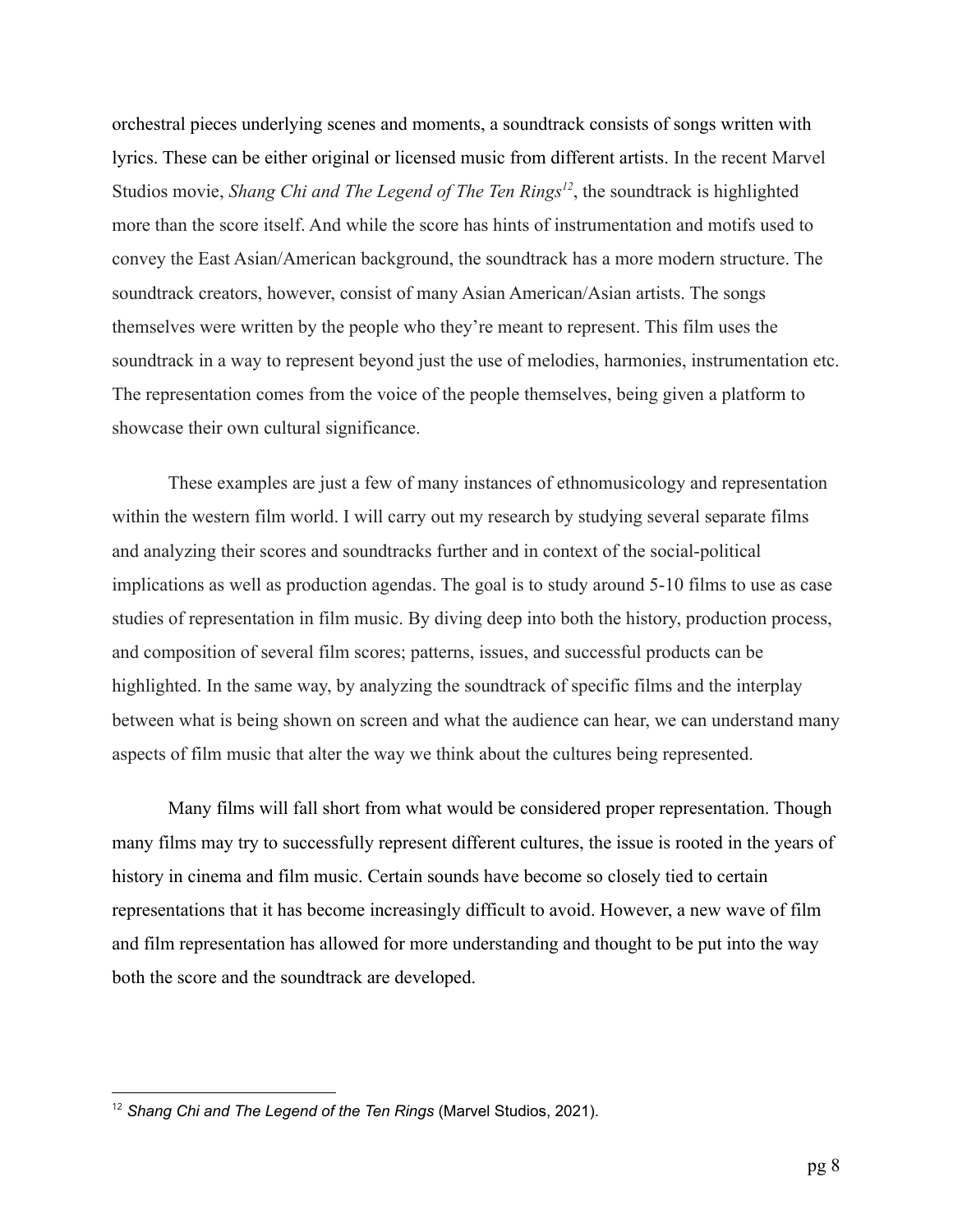Musical representation within film that is faithful to culture is a still growing process. Cinematic storytelling has gone through many iterations over the years and a recent drive towards representation and understanding has become more prevalent. However, it is still important to understand how our subconscious can be misled into understanding what we see on the screen through the music we hear. We otherwise become prey to the dangerous assumptions that can come along with it. An audience and a production that becomes more aware of these issues can work to mitigate them in future projects and develop proper representation in future film music.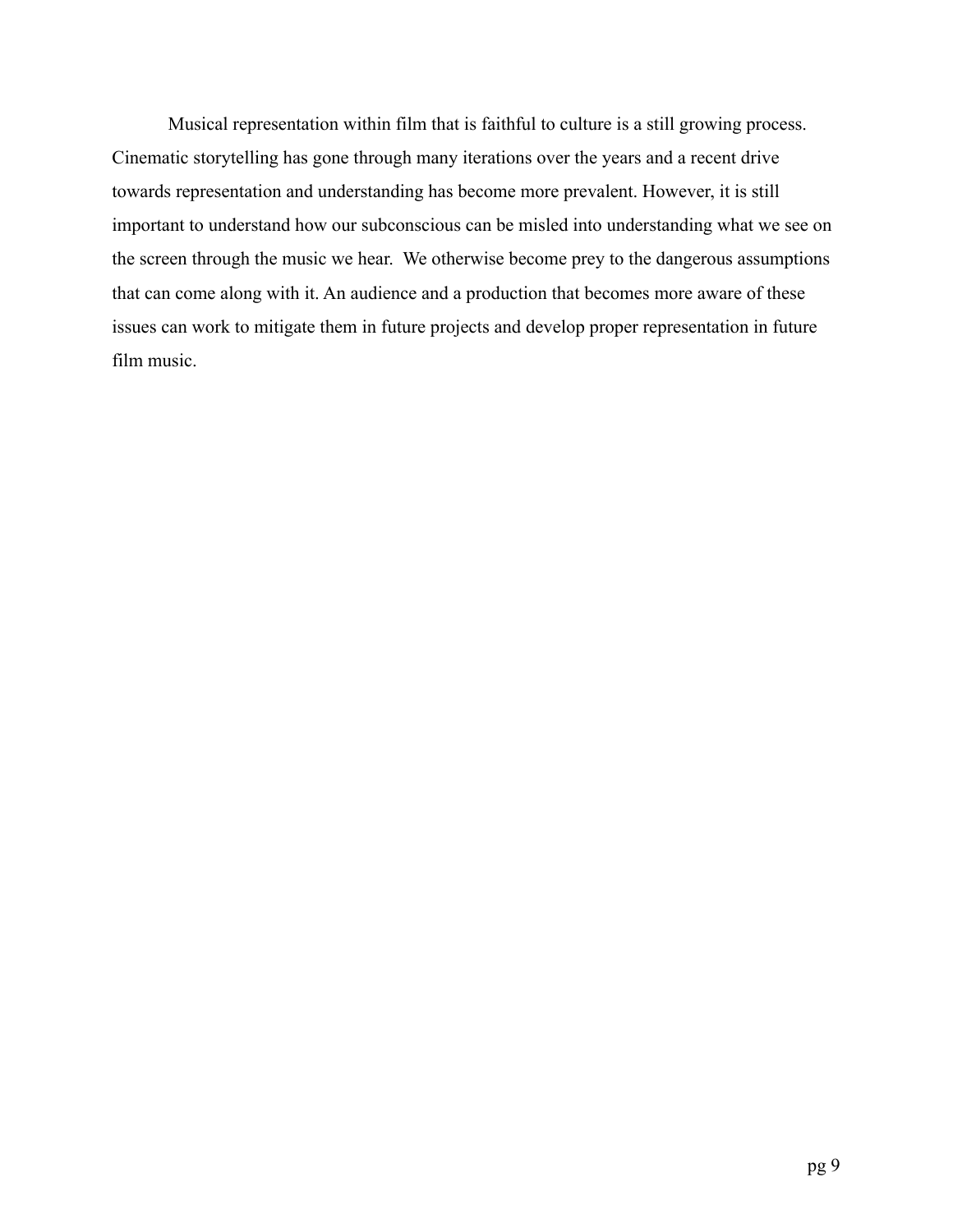### **References**

Bribitzer-Stull, Matthew. *Understanding the Leitmotif: From Wagner to Hollywood Film Music*. Cambridge: Cambridge University Press, 2017.

Brown, Royal S. *Overtones and Undertones: Reading Film Music*. Berkeley, CA: Univ. of California Press, 2009.

Bryant, Wanda. "Creating the Music of the Na'Vi in James Cameron's Avatar: An Ethnomusicologist's Role." *Ethnomusicology Review* 17 (2012).

Cameron, James, and Jon Landau. *Avatar*. United States: Twentieth Century Fox, 2009.

Cooke, Mervyn. *A History of Film Music*. Cambridge University Press, 2017.

Cretton, Destin Daniel. *Shang Chi and The Legend of the Ten Rings*. Marvel Studios, 2021.

Goldsmith, Jerry. *Mulan*. United States: Walt Disney Pictures, 1998.

He Fei. *Qin Xianglian* 秦香蓮 *Ping Ju*. Beijing, 1955.

Lee, Jennifer, and Chris Buck. *Frozen 2*. United States: Walt Disney Pictures, 2019. Lee,

Jennifer. *Frozen*. United States: Walt Disney Pictures, 2013.

Racy, A.J. "Domesticating Otherness: The Snakecharmer in American Popular Culture." *Ethnomusicology* 60, no. 2 (2016): 197. https://doi.org/10.5406/ethnomusicology.60.2.0197.

Robin. "The Sound of Stereotypes: The Impact of Film Scores on Stereotypes and Bias." The City Voice, February 20, 2021.

https://thecityvoice.org/2021/02/18/the-sound-of-stereotypes-the-impact-of-film-scores-onstereotypes-and-bias/.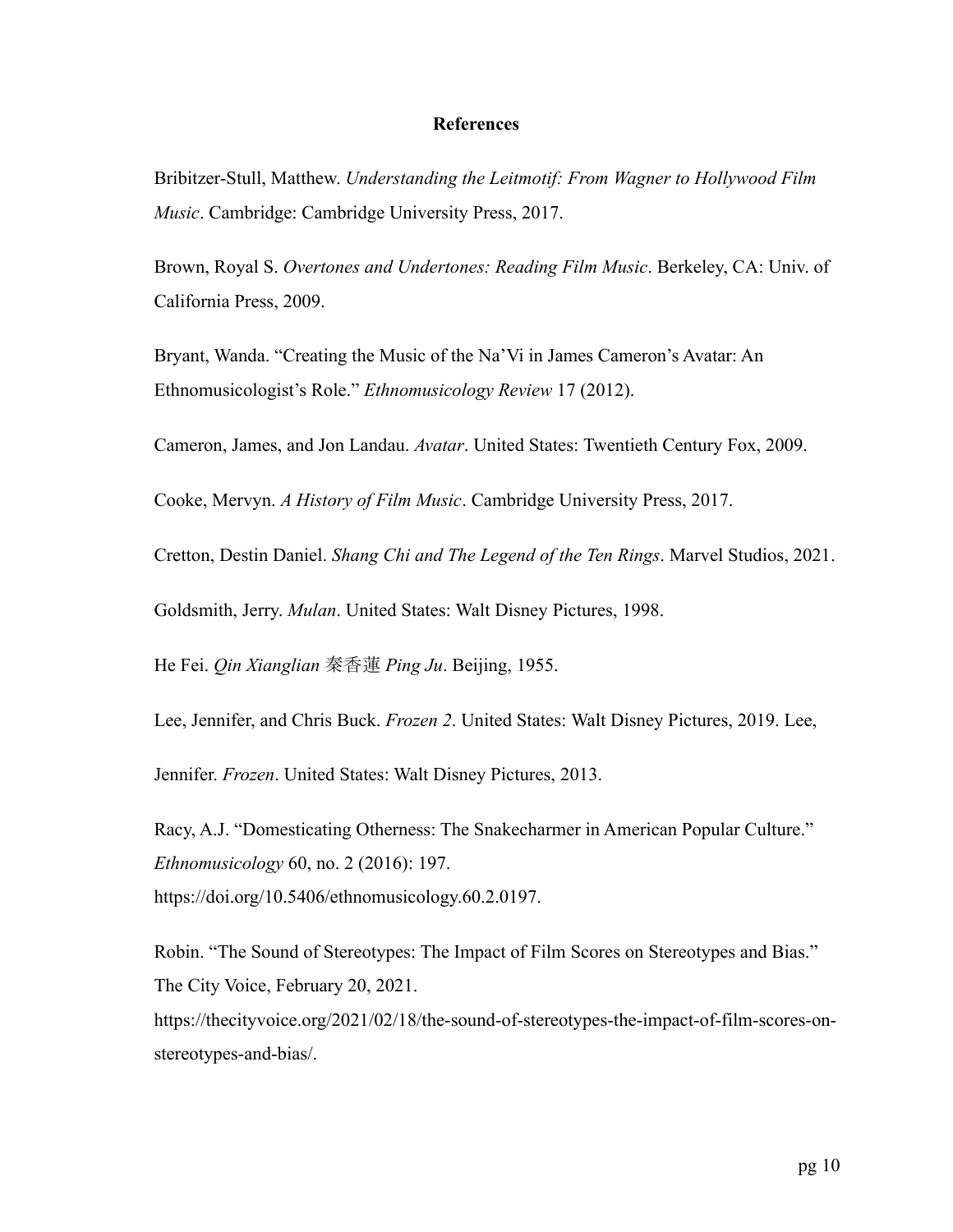# **Budget and Timeline**

By nature of this research, the majority of the time and money will be spent reading and watching movies and their corresponding scores.

| Time   | <b>Description</b>                                      | <b>Estimated Cost</b>                     |
|--------|---------------------------------------------------------|-------------------------------------------|
| Week 1 |                                                         | <b>LMU Undergrad Research</b>             |
|        |                                                         | wage \$15/hr: 10 hour week                |
|        | Study different films (estimated 1-2 hours a day)       |                                           |
|        |                                                         | <i>Est. cost to access films:</i> $$30 =$ |
|        |                                                         | \$180                                     |
|        |                                                         | <b>LMU Undergrad Research</b>             |
|        |                                                         | wage \$15/hr: 10 hour week                |
| Week 2 | Study different films (estimated 1-2 hours a day)       |                                           |
|        |                                                         | <i>Est. cost to access films:</i> $$30 =$ |
|        |                                                         | \$180                                     |
| Week 3 |                                                         | <b>LMU Undergrad Research</b>             |
|        |                                                         | wage \$15/hr                              |
|        | Study film scores. Analyze film themes and relations to | 20 hour week                              |
|        | other filmic compositions. (estimated 4 hours a day)    |                                           |
|        |                                                         | Avg. film score cost: $$20 x 10$          |
|        |                                                         | $= $500$                                  |
| Week 4 |                                                         | <b>LMU Undergrad Research</b>             |
|        | Study film scores. Analyze film themes and relations to | wage \$15/hr                              |
|        | other filmic compositions. (estimated 4 hours a day)    | 20 hour week                              |
|        |                                                         |                                           |
|        |                                                         | $= $300$                                  |
| Week 5 |                                                         | <b>LMU Undergrad Research</b>             |
|        | Analyze music/notes and synthesize research paper.      | wage \$15/hr                              |
|        | (estimated 4 hours a day)                               | 20 hour week                              |
|        |                                                         |                                           |